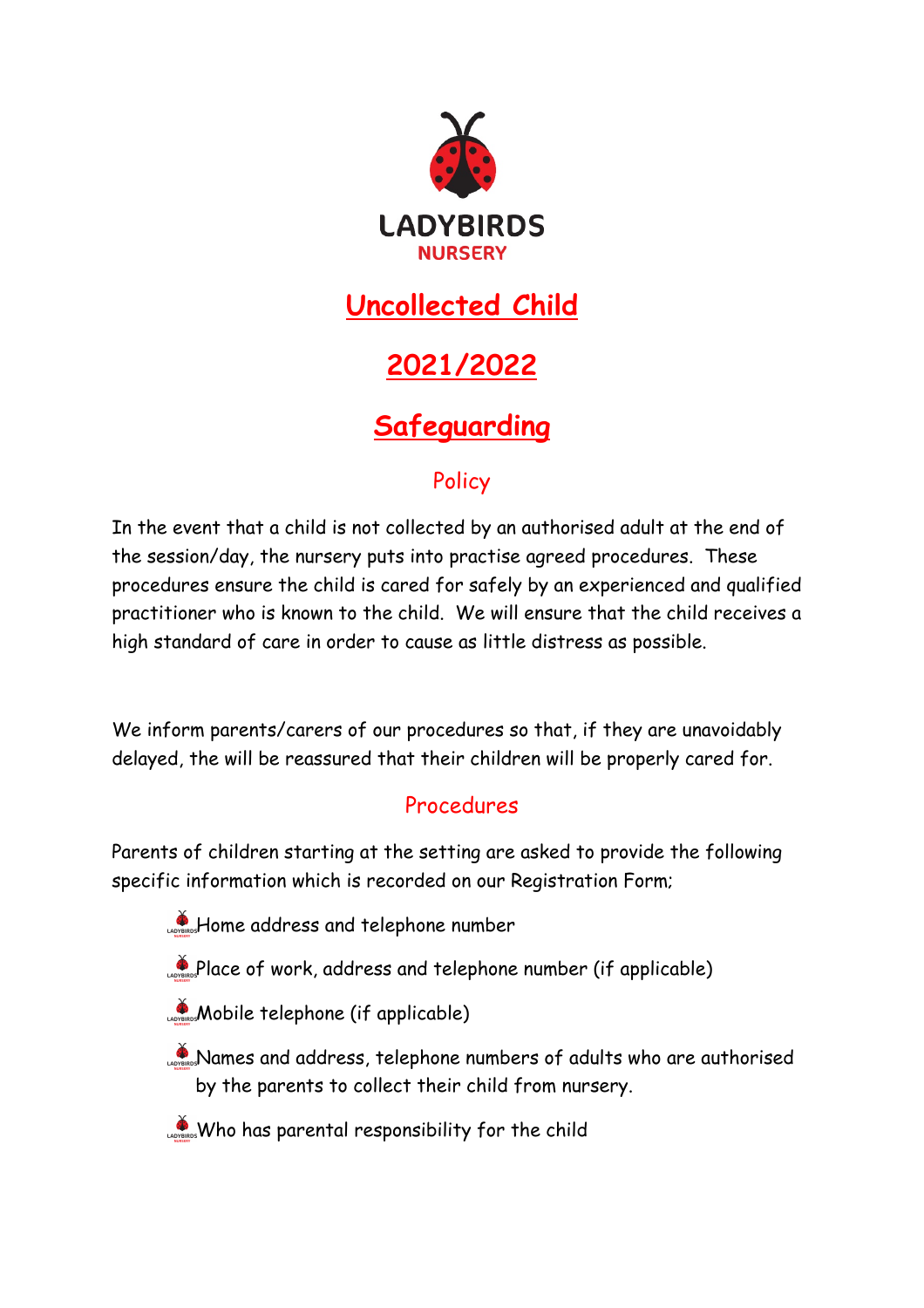Information about any person who does not have legal access to the child.

On occasions when parents are aware that they will not be at home or in their usual place of work, they inform us of how they can be contacted.

On occasions when parents or the persons normally authorised to collect the child, are not able to collect the child, they provide us with details of the name, address and telephone number of the person who will be collecting the child. We agree with the parents how to verify the identity of the person who is to collect the child; this is usually with a password.

We inform parents that we apply our child protection procedures as set out in our child protection policy in the event that their children are not collected from nursery by an authorised adult within half an hour after the nursery has closed, or their session has ended.

If a child is not collected at the end of the day/session, we follow the following procedures

- $\sum_{n=1}^{\infty}$  The child's file is checked for any information about changes to the normal collection routines.
- **If no information is available, parents/carers are contacted at** home or at work
- $\mathcal{L}_{\text{obs}}$  If this is unsuccessful, the adults who are authorised by the parents to collect their child from nursery – and whose contact numbers are on the registration form – are contacted.
- All reasonable attempts are made to contact the parents or nominated responsible people.
- **The child will not leave nursery with anyone other than those** named on the Registration form.
- $\mathcal{L}_{\text{obs}}$  If no-one collects the child within half an hour, and without the parents telephoning us to let us know they are going to be late, and there is no-one who can be contacted to collect the child, we apply the procedures for an un-collected child.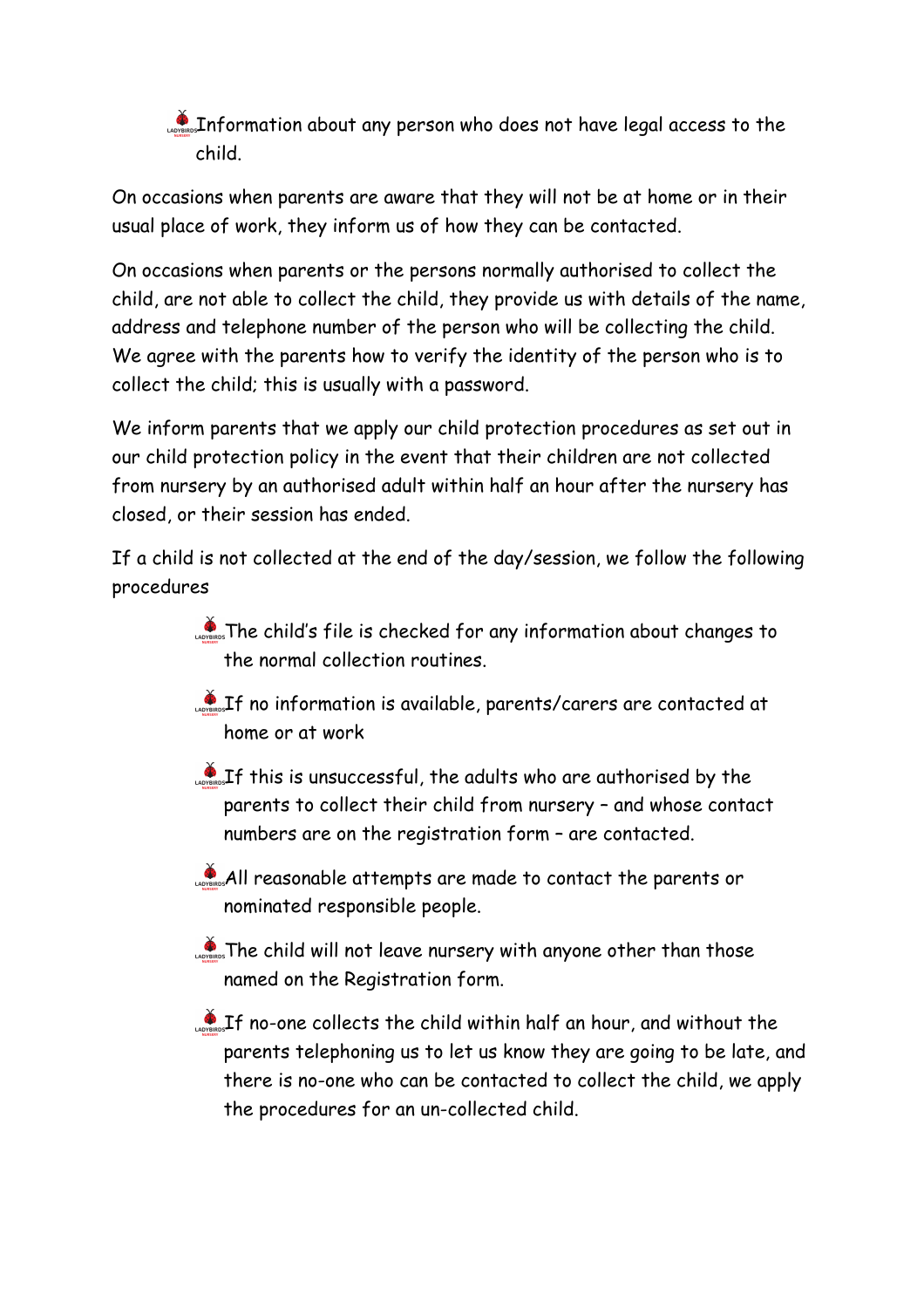- We will contact the Safeguarding Team between the hours of 8.45am to 6pm, on 01204 331500 or the emergency duty social worker between 6pm and 8.45am on 01204 337777
- **The child will stay at nursery in the care of two fully qualified** staff until the child is safely collected by either the parents, an authorised parent or by children's services.
- **The local authority team will take responsibility for the child and** aim to find the parents or relative. If they are unable to do so the child will be looked after by the local authority.
- Under no circumstances does any member of staff go to look for the child's parents, nor do they consider taking the child home with them.
- $\sum_{\text{corresponds}} A$  full written report of the incident is recorded in the child's file.
- Depending on circumstances the management reserves the right to charge parents for the additional hours worked by our staff.
- We will inform Ofsted of any such incident regarding a child not being collected.

Issue Date January 2016

Date to be Reviewed January 2017

Date Reviewed May 2017

Date to be Reviewed May 2018

Date Reviewed May 2018

Date to be Reviewed May 2019

Date Reviewed April 2019

Date to be reviewed April 2020

Date reviewed June 2020

Date to be Reviewed June 2021

Date Reviewed September 2021